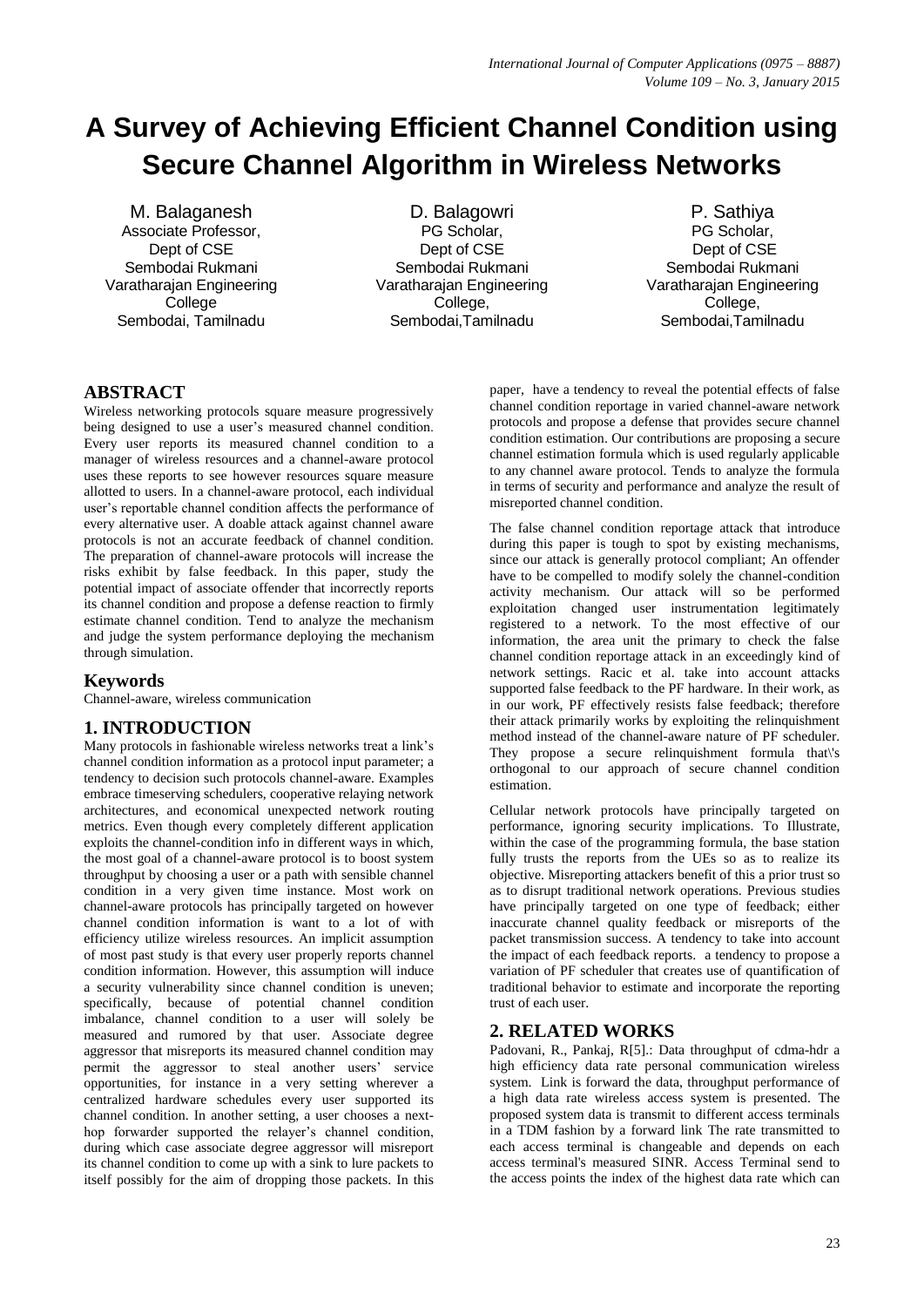be received reliably. The access point's scheduler determine the next terminal to be served based on the reported data rate requests from the terminals and the amount of data that has already been transmitted to each terminal. A cell layout of 19 3-sector and 6-sector hexagonal cells is considered. The forward link throughput of the embedded sector is simulated for stationary terminals. Delay in transmission and if the forwarder is not a trusted one, then the entire network may get damaged, it is one of the disadvantage. The advantage is transmission is reliable and able to find the next terminal based on the reported data.

Tse, D.N.C., Laroia, R.[14]: Opportunistic beam forming using dumb antennas. It is well proven that beam forming could significantly increase the performance of MIMO wireless system. The feedback and complexity associated with the beam forming schemes has hindered their use. On the other hand one can use multiuser diversity, which is a form of diversity inherent in a wireless network, provided by independent time-varying channels across the different users to achieve if not most some of the Benet associated with beam forming. The diversity Benet is exploited by tracking the channel actuations of the users and scheduling transmissions to users when their instantaneous channel quality is near the peak. The diversity gain increases with the dynamic range of the actuations and is thus limited in environments with little scattering and/or slow fading. In such environments, it has been proposed that the introduction of actuations at the transmitter could improve the overall schemes performance. Beam forming results to complexity and tracking the channel is difficult process is one of the main disadvantages. The advantage of this process is increases the overall performance and limited channel feedback.

E., Aazhang, B.[1]: Improving uplink capacity via user cooperation diversity. Mobile users' capacity is limited by the fact that within the duration of any given call, they experience severe variations in signal attenuation, thereby necessitating the use of some type of diversity. It are proposing a new form of diversity in this system. The diversity is necessary and variation in signal attenuation is one of the main demerit. It is more robust and user's achievable rates are susceptible which is the advantage of this scheme.

H. Luo, R. Ramjee, R., Sinha, P., Li, L.E., Lu, S[2].: Ucan: a unified cellular and adhoc network architecture. In thirdgeneration wireless data networks, mobile users experiencing poor channel quality usually have low data-rate connections with the base-station. Providing service to low data-rate users is required for maintaining fairness, but at the cost of reducing the cell's aggregate throughput. In this paper, the Unified Cellular and Ad-Hoc Network architecture for enhancing cell throughput, while maintaining fairness. In Unified Cellular and Ad-Hoc Network, a mobile client has both third generation cellular link and IEEE 802.11-based peer-to-peer links. The third generation base station forwards packets for destination clients with poor channel quality to proxy clients with better channel quality. The proxy clients then use an adhoc network composed of other mobile clients and IEEE 802.11 wireless links to forward the packets to the appropriate destinations, thereby improving cell throughput. The third generation base station scheduling algorithm so that the throughput gains of active clients are distributed proportional to their average channel rate, thereby maintaining fairness. With the Unified Cellular and Ad-Hoc Network architecture in place, proposing novel greedy and on-demand protocols for proxy discovery and ad-hoc routing that explicitly leverage the existence of the third generation infrastructure to reduce

complexity and improve reliability. Proposing a secure crediting mechanism to motivate users to participate in relaying packets for others. Through extensive simulations with HDR and IEEE 802.11b, the Unified Cellular and Ad-Hoc Network architecture can increase the individual user's throughput by up to 310% and the aggregate throughput of the HDR downlink by up to 60%. Poor channel quality and fewer throughputs is the main disadvantage. The advantage is increased throughputs and proposes a secure crediting mechanism in the scheme.

Tse and P. Viswanath[15].: A high-throughput path metric for multi-hop wireless routing [2, 3]**.** Presents the expected transmission count metric, which finds high-throughput paths on multi-hop wireless networks. Expected transmission count metric minimizes the expected total number of packet transmissions (including retransmissions) required to successfully deliver a packet to the ultimate destination. The Expected transmission count metric incorporates the effects of link loss ratios, asymmetry in the loss ratios between the two directions of each link, and interference among the successive links of a path. The minimum hop-count metric chooses arbitrarily among the different paths of the same minimum length, regardless of the often large differences in throughput among those paths, and ignoring the possibility that a longer path might offer higher throughput. This paper describes the design and implementation of Expected transmission count metric as a metric for the DSDV and DSR routing protocols, as well as modifications to DSDV and DSR which allow them to use Expected transmission count metric. Measurements taken from a 29-node 802.11b test-bed demonstrate the poor performance of minimum hop-count, illustrate the causes of that poor performance, and confirm that Expected transmission count metric improves performance. For long paths the throughput improvement is often a factor of two or more, suggesting that Expected transmission count metric will become more useful as networks grow larger and paths become longer. Poor performance of minimum hop count and poor performance is one of the disadvantages. The advantage is that improve throughput and minimizes the total number of packets.

Radmilo Racic, Denys Ma, Hao Chen, Xin Liu [12] Exploiting Opportunistic Scheduling in Cellular Data Networks. This paper presented the Third Generation cellular networks utilize time varying and location-dependent channel conditions to provide broadband services. They employ opportunistic scheduling to efficiently utilize spectrum under fairness constraints. Opportunistic scheduling algorithms rely on collaboration among all mobile users to achieve their design objectives. However, demonstrate that rogue cellular devices can exploit vulnerabilities in opportunistic scheduling algorithms, such as Proportional Fair (PF), to usurp the majority of time slots in third generation networks. opportunistic scheduling algorithms have been studied extensively [8, 9, 10].Our simulations show that only five rogue device per 50-user cell can use up to 90% of the time slots, and can cause 2 seconds of end-to-end inter-packet transmission delay on VoIP applications for every user in the same cell, rendering VoIP applications useless. To defend against these attacks, it explore several detection and prevention schemes, including modifications to the PF scheduler and a secure handoff procedure. Agarwal et al. [13] conducted a capacity analysis of shared control channels used for SMS delivery. They concluded that increasing volume and message sizescan significantly affect network performance. Enck etal. [14] presented a denial-of-service attack by sending a sufficient number of SMS messages per second to a range of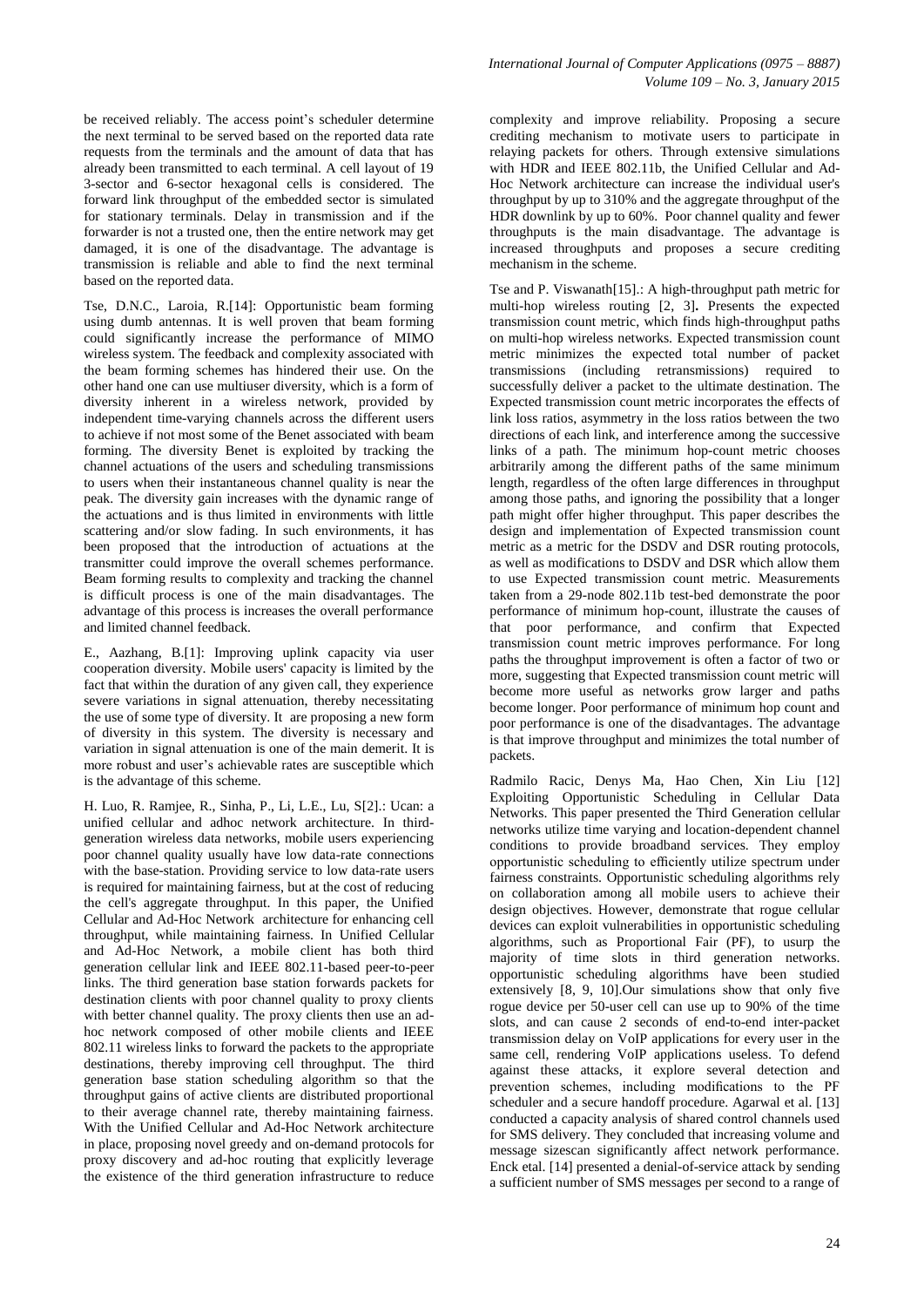cellular phones in the same area. An attacker would need only a single computer with a broadband network access to disrupt a network in a major city by saturating control channels shared between voice calls and SMSs. Traynor et al. evaluated this attack using a highly accurate GSM simulator and proposed mitigation strategies. warns that the paging channel is another scarce resource that an attacker on the Internet can overwhelm to cause a DoS attack. The disadvantage is that each jammer covers a very limited area and many traffic available in this system. The advantage is that it utilize the time varying and location-dependent channel condition to provide broadband services. The third generation network mainly used hand-off procedure and mainly focused on Dos attacks.

Soshant Bali1, Sridhar Machiraju2, Hui Zang2, and Victor Frost1[10]: Scheduler-Based Attacks in third generation Wireless Networks [10]. It produced a high-speed wide-area wireless networks have been rapidly proliferating; little is known about the strength and safety properties of these networks. In this paper, initial steps towards understanding these properties by studying Proportional Fair (PF), the scheduling algorithm used on the downlinks of these networks. and find that the fairness- ensuring mechanism of Proportional Fair can be easily corrupted by a malicious user to monopolize the wireless channel thereby starving other users. Using extensive experiments on commercial and laboratory-based CDMA networks, this vulnerability and quantify the resulting performance impact. find that delay jitter can be increased by up to 1 second and TCP throughput can be reduced by as much as 25− 30% by a single malicious user. Based on our results, argue for the need to use a more robust scheduling algorithm and outline one such algorithm. A small average achievable measurement rate and the performance is slow is one of the disadvantage. It is used various burst sizes and frequencies is one of the advantage.

Bogdan Carbunar, Ioannis Ioannidis, and Cristina Nita-Rotaru[18]: Hybrid networks consisting of cellular and Wi-Fi networks and it proposed as high-throughput architecture for cellular services. The networks, devices equipped with cellular and Wi-Fi network cards access Internet services through the cellular base station. The Wi-Fi interface is used to provide a better service to clients that are far away from the base station, via multihop, ad hoc paths. The modified trust model of hybrid networks generates a set of new security challenges as clients rely on intermediate nodes to participate effectively in the resource reservation process and data forwarding. JANUS [17,18], introduced a framework for scalable, secure and efficient routing for hybrid cellular and Wi-Fi networks. JANUS uses a scalable routing algorithm with multiple channel access, for improved network throughput. In addition, it provides protection against selfish nodes through a secure crediting protocol and protection against malicious nodes through secure route establishment and data forwarding mechanisms. The JANUS experimentally and show that its performance is 85% of the optimum algorithm, improving with a factor greater than 50% over previous work. the security overhead of JANUS against two type of attacks: less aggressive, but sufficient for some applications, selfish attacks, and purely malicious attacks. poor performance of minimum hop count and it effective only 85% is one of the disadvantage.

#### **3. EXISTING SYSTEM**

In existing system, the user reports the measured channel condition to the manager of the wireless resource. The channel-aware protocol uses these reports to see however resources are allotted to users. The false channel condition news attack is tough to spot by existing system, since the attack is generally protocol compliant. False channel condition is difficult to identify. Channel condition affects the performance of every other user. Suffers from invalid reservation and race condition problems.

#### **4. CONCLUSION**

The conclusion intended to study the various channel condition in wireless network. The data throughput of cdmahdr a high efficiency data rate personal communication wireless system is used for how to sending the data in a efficient way. The opportunistic beam forming using dumb antennas is used for increasing the MIMO performance in wireless system. The improving uplink capacity via user cooperation diversity is used for measuring the capacity of uplink channels. Also it measures the quality of channel, improve the channel efficiency and control the data flow. The exploiting opportunistic scheduling in cellular data networks is used for determining the time vary in various generation such as third generation networks etc. The scheduler-based attacks in third generation wireless networks are used for measures the quality and performance of the downlink channels in a network. The hybrid networks consisting of cellular and Wi-Fi networks provides the high throughput in mobile networks. It is used to provide a better service to clients which are distance from the base station, via multi hop, ad hoc paths. For improving the network throughput in this system scalable routing algorithm with multiple channel access. The future work will be implemented to study the fault channel in wireless network. The false channel-feedback attack can arise in any channel aware protocol where a user reports its own channel condition.

#### **5. REFERENCES**

- [1] E., Aazhang, B. "Improving uplink capacity via user cooperation diversity,"IEEE Trans. Mobile Computing, vol. 2, no. 2, pp. 161-173, Apr.-June 2003.
- [2] H. Luo, R. Ramjee, P. Sinha, L. E. Li, and S. Lu, "Ucan: a unified cellular and ad-hoc network architecture," in Proceedings of the  $9<sup>th</sup>$  annual international conference on Mobile computing and networking, pp. 353–367, ACM Press, 2003.
- [3] J. Gomez, A.T. Campbell, M. Naghshineh, and C. Bisdikian, "PARO: Supporting Dynamic Power Controlled Routing in Wireless Ad Hoc Networks,"WirelessNetworks,vol. 9, no. 5, pp. 443-460, 2003.
- [4] N. Agarwal, L. Chandran-Wadia, and V. Apte. Capacity analysis of the GSM short message service. In NationalConference on Communications, 2004.
- [5] Padovani, R., Pankaj, R. (2000) 'Data throughput of cdma-hdr a high efficiency high data rate personal communication wireless system' pp. 353–36
- [6] P. Mutaf and C. Castelluccia. Insecurity of the paging channel in the wireless internet: A denial-of-service attack that exploits dormant mobile IP hosts. In 3rd Workshop on Applications and Services in Wireless Networks, 2003.
- [7] P. Viswanath, D. Tse, , and R. Laroia. Opportunistic Beamforming using Dumb Antennas. IEEE Transactions on Information Theory, 48:1277–1294, June 2002.